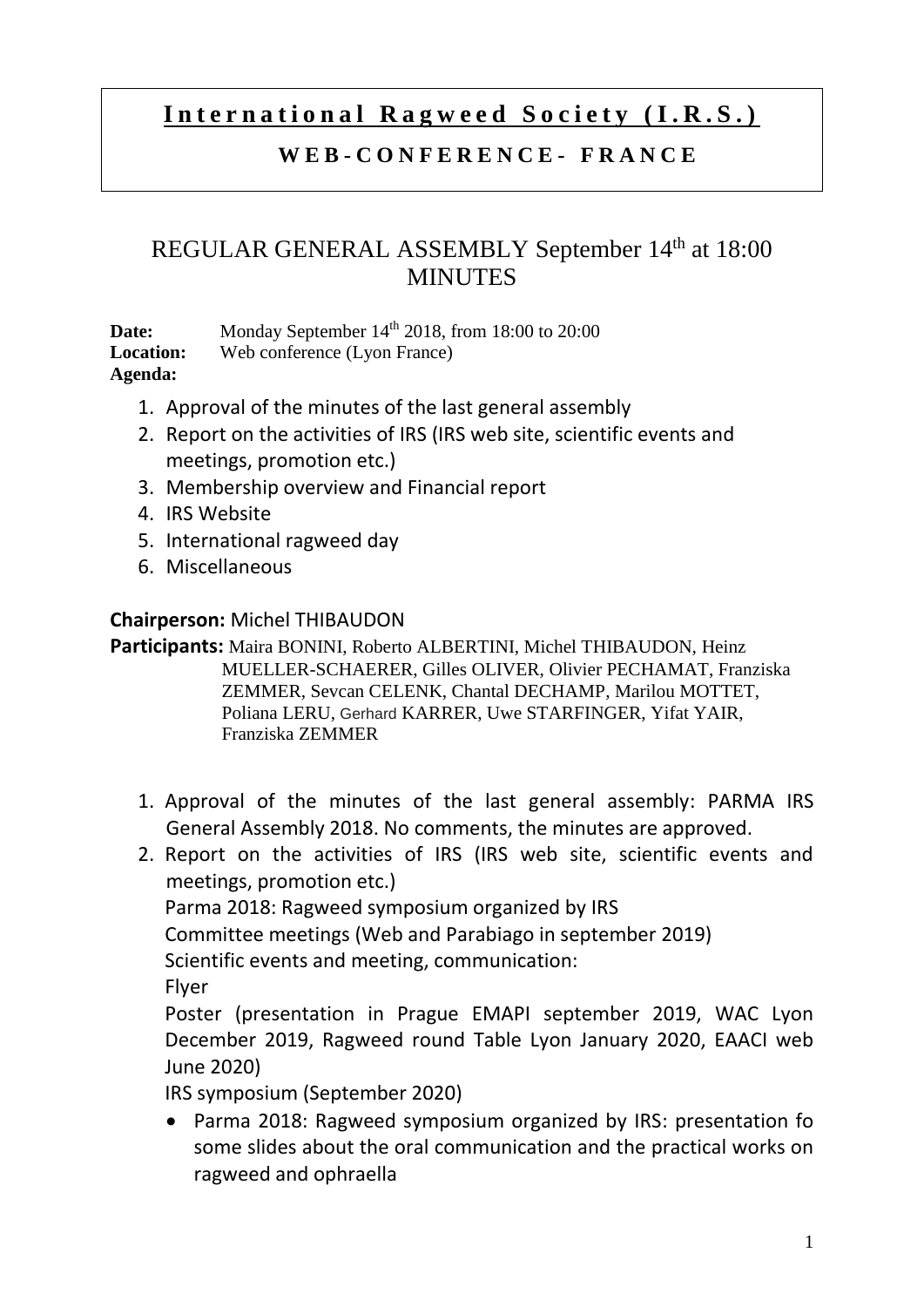About 70 persons were present, it was a real success and interesting session.

- PARMA 2018 IRS General Assembly 2018 was organized after the ragweed symposium. It was the opportunity to offer a gift at our new Honour Member Chantal Dechamp (minutes in archive)
- IRS Committee meeting: during these two last years 5 committe meetings (4 teleconferences and 1 in presence) were organized:
	- o 2019, February 11th
	- o 2019, May 28th
	- o 2019, September 7th (Parabiago, Italy)
	- o 2020, February 4th
	- o 2020, June 20th

During the committee meeting in Parabiago, the members offered to Maira Bonini a gift to thank her for her work during the four years of her task of President.

• Scientific events and meeting, communications:



o IRS Flyer: **WALLACT IS A LIGHTER AND IT** exist as a card tob e distributed and as PDFlink([http://internationalragweedsociety.org/wp](http://internationalragweedsociety.org/wp-content/uploads/2020/09/IRS-Carte.pdf)[content/uploads/2020/09/IRS-Carte.pdf](http://internationalragweedsociety.org/wp-content/uploads/2020/09/IRS-Carte.pdf))



o IRS poster:

it exist as a card tob e distributed and as PDF link ([http://internationalragweedsociety.org/wp](http://internationalragweedsociety.org/wp-content/uploads/2020/09/IRSposter.pdf)[content/uploads/2020/09/IRSposter.pdf](http://internationalragweedsociety.org/wp-content/uploads/2020/09/IRSposter.pdf))

- Events:
	- o EMAPI 75, Prague 2019, September (poster)
	- o WAC 2019 December in Lyon (poster + stand)
	- o Ragweed Round table in Lyon, 2020, January 27th: co-organization and oral presentations
	- o One page in IAA newsletter in 2020
	- o IRS symposium 2020, September 14th
- WAC (World Allergy Congress) Lyon December 2019: in Lyon, International center of Congress, 3000 persons, IRS organised an IRS stand with a distribution oft he IRS flyers and a presentation oft he IRS poster. Participation to some oral presentations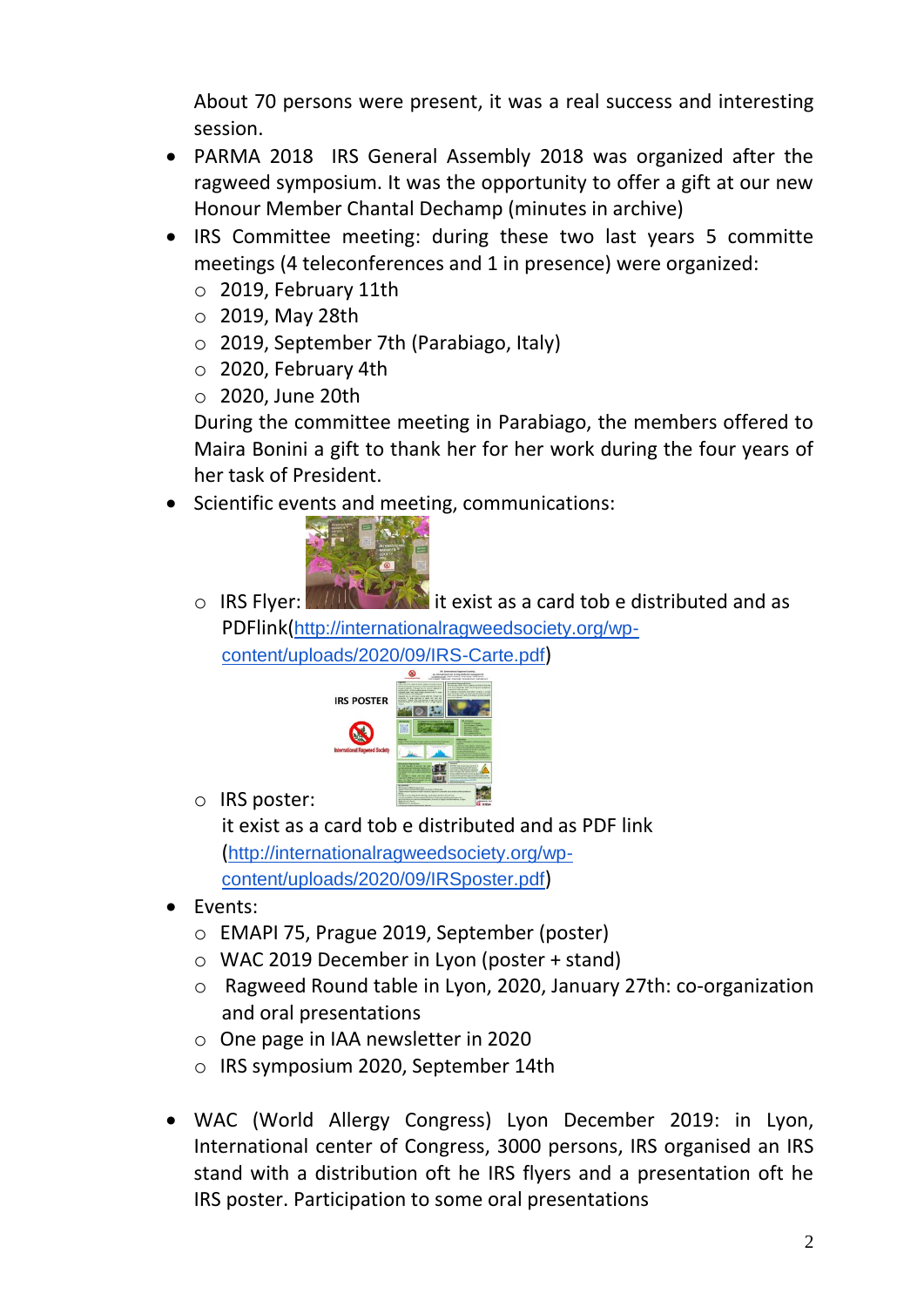- IRS Ragweed round Table 2020 January 27th: Lyon during half a day. 3 round table, one with Maira Bonini and one with Michel Thibaudon. 80 persons
- IRS SYMPOSIUM 2020 SEPTEMBER 14th: 9 oral presentation and 3 European videos made by French Ragweed Observatory 32 + 31 auditors = 63 (fine!). Thanks to French Ragweed Observatory.
- 3. Membership overview and Financial report:

## 3. Membership overview and Financial report

### **IRS Members**

- R. Albertini (I)
- B. Augustinus (CH)
- M. Bonini (I)
- $\cdot$  B. Clot (CH)
- G. Karrer (A)
- P. Leru (Ro)
- L. Makra (H)
- H. Muller-Sharer (CH)
- E. Niederberger (CH)
- U. Schaffner (CH)

#### • 20 members + 2 institution 9 countries



**Situation at 31/08/2020** 

5787

Swiss Bank<br>Bank «Populaire Auvergne Rhône Alpes»<br>777

**Swiss Bank** 

**Total amount** 

|                                  | IRS financial statements (EUR) |                      |         |
|----------------------------------|--------------------------------|----------------------|---------|
| <b>Situation at 31/12/2018</b>   |                                |                      |         |
| <b>Swiss Bank plus Populaire</b> |                                |                      |         |
| Auvergne Rhône Alpes Bank        | 1795.29                        |                      |         |
|                                  | 2019                           |                      |         |
| <b>Outcomes</b>                  |                                | <b>Incomes</b>       |         |
| <i><b>Account management</b></i> | 80.31                          | ALK                  | 4000.00 |
| $\emph{Account transfer*}$       | 500.00                         | Fees                 | 100.00  |
| <b>Board</b> expenses            | 453.50                         | Account transfer*    | 500.00  |
| <b>IRS</b> Activity              | 363.76                         | Alphavisa (Fees)     | 855.00  |
| <b>Total outcomes</b>            | 1397.57                        | <b>Total incomes</b> | 5455.00 |
| <b>Swiss Bank plus Populaire</b> |                                |                      |         |
| Auvergne Rhône Alpes Bank        | 5852.72                        |                      |         |
|                                  | 2020                           |                      |         |
| <i><b>Account management</b></i> | 65.63                          |                      |         |
| Situation at 31/08/2020          | 5787.09                        |                      |         |

### S. Citterio (I)

- G. Oliver (F)
- O. Pechamat (F) + FREDON
- V. Rodinkova (Uk)
- B. Rubin (II)
- P. Tarrade (F)
- M. Thibaudon (F) + RNSA
- U. Starfinger (D)
- F. Zemer (I)
- S. Celenk (Tu)